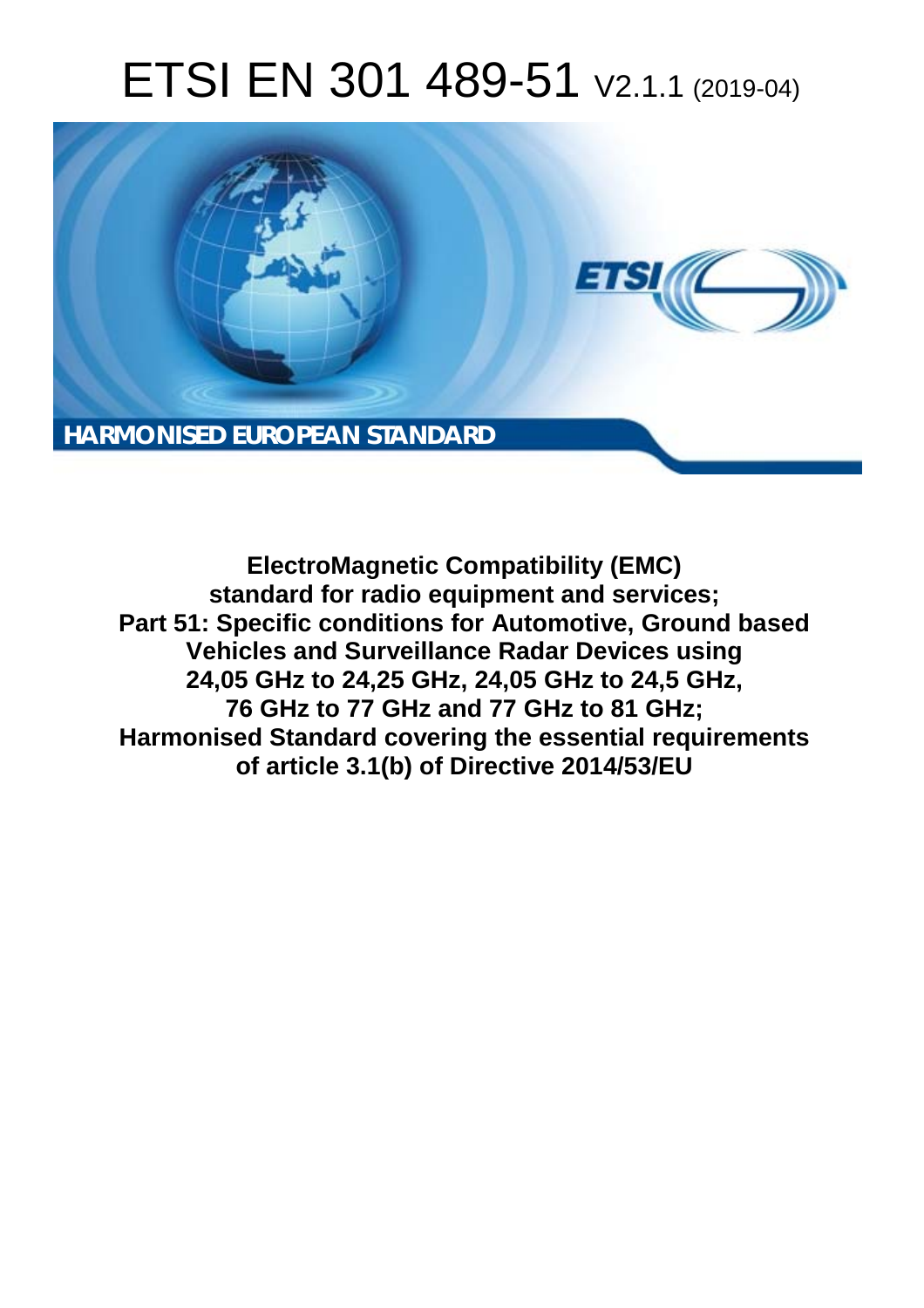Reference REN/ERM-EMC-382

Keywords EMC, harmonised standard, measurement, radar

#### *ETSI*

#### 650 Route des Lucioles F-06921 Sophia Antipolis Cedex - FRANCE

Tel.: +33 4 92 94 42 00 Fax: +33 4 93 65 47 16

Siret N° 348 623 562 00017 - NAF 742 C Association à but non lucratif enregistrée à la Sous-Préfecture de Grasse (06) N° 7803/88

#### *Important notice*

The present document can be downloaded from: <http://www.etsi.org/standards-search>

The present document may be made available in electronic versions and/or in print. The content of any electronic and/or print versions of the present document shall not be modified without the prior written authorization of ETSI. In case of any existing or perceived difference in contents between such versions and/or in print, the prevailing version of an ETSI deliverable is the one made publicly available in PDF format at [www.etsi.org/deliver](http://www.etsi.org/deliver).

Users of the present document should be aware that the document may be subject to revision or change of status. Information on the current status of this and other ETSI documents is available at <https://portal.etsi.org/TB/ETSIDeliverableStatus.aspx>

If you find errors in the present document, please send your comment to one of the following services: <https://portal.etsi.org/People/CommiteeSupportStaff.aspx>

#### *Copyright Notification*

No part may be reproduced or utilized in any form or by any means, electronic or mechanical, including photocopying and microfilm except as authorized by written permission of ETSI. The content of the PDF version shall not be modified without the written authorization of ETSI. The copyright and the foregoing restriction extend to reproduction in all media.

> © ETSI 2019. All rights reserved.

**DECT**TM, **PLUGTESTS**TM, **UMTS**TM and the ETSI logo are trademarks of ETSI registered for the benefit of its Members. **3GPP**TM and **LTE**TM are trademarks of ETSI registered for the benefit of its Members and of the 3GPP Organizational Partners. **oneM2M™** logo is a trademark of ETSI registered for the benefit of its Members and of the oneM2M Partners. **GSM**® and the GSM logo are trademarks registered and owned by the GSM Association.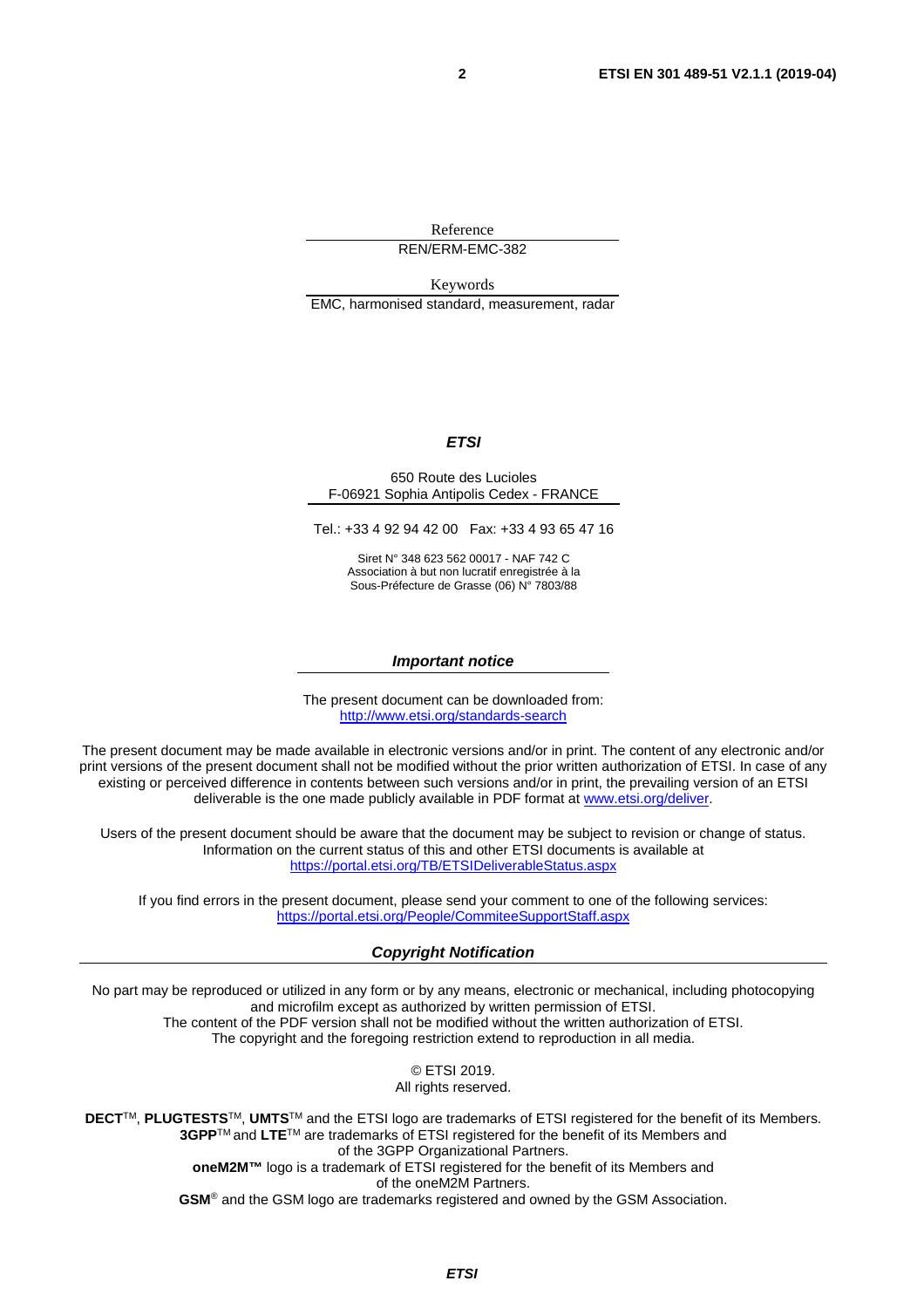# Contents

| 1                                         |                                                                                              |  |
|-------------------------------------------|----------------------------------------------------------------------------------------------|--|
| 2<br>2.1<br>2.2                           |                                                                                              |  |
| 3<br>3.1<br>3.2                           |                                                                                              |  |
| 4<br>4.1<br>4.2<br>4.2.1                  |                                                                                              |  |
| 4.2.2<br>4.2.3<br>4.2.4<br>4.2.5<br>4.2.6 |                                                                                              |  |
| 4.3<br>4.4<br>4.5                         |                                                                                              |  |
| 5<br>5.1                                  |                                                                                              |  |
| 6<br>6.0<br>6.1                           |                                                                                              |  |
| 7<br>7.1<br>7.2                           |                                                                                              |  |
|                                           | <b>Annex A (informative):</b><br>Relationship between the present document and the essential |  |
|                                           | <b>Annex B</b> (informative):                                                                |  |
|                                           |                                                                                              |  |

 $\mathbf{3}$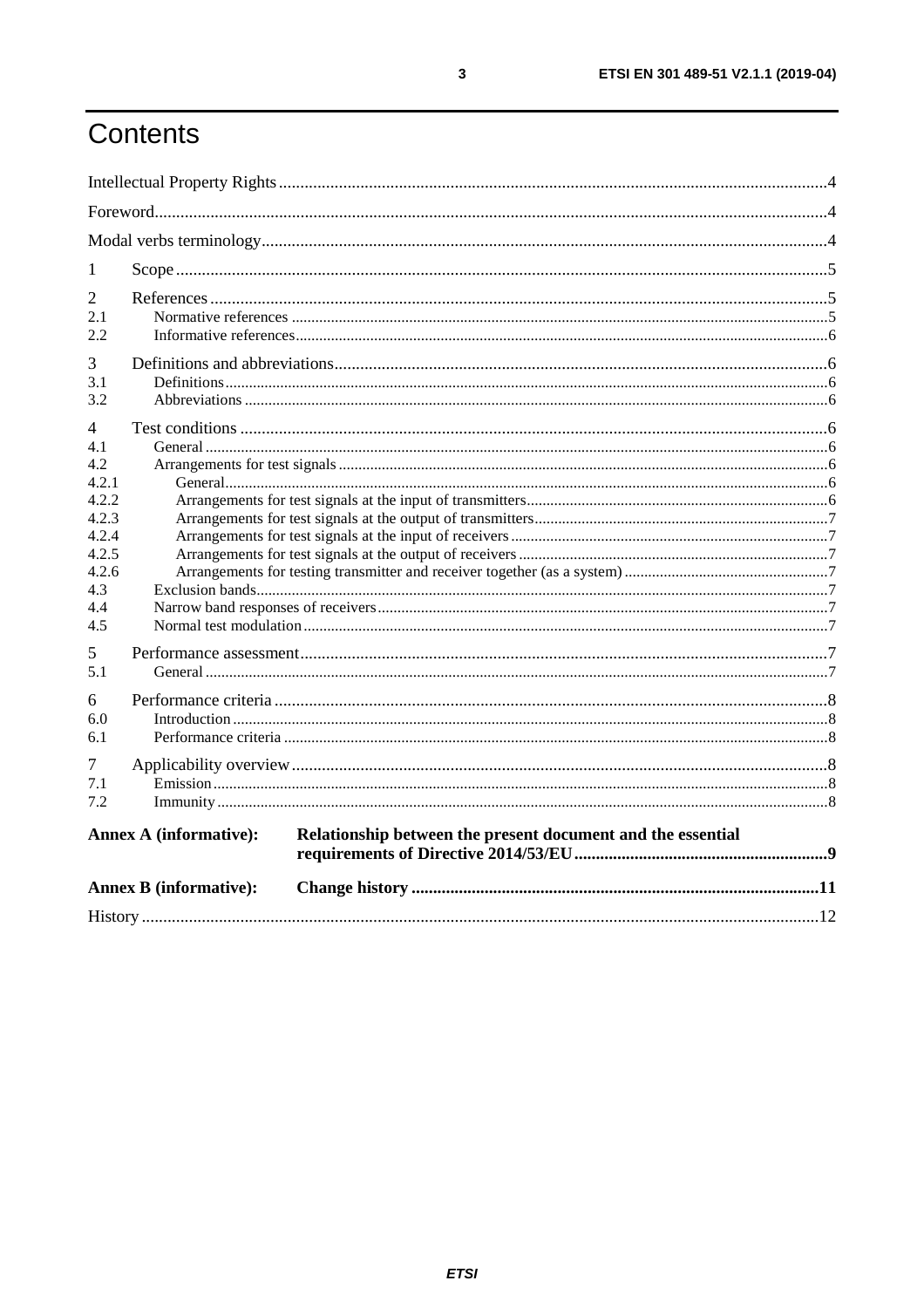# <span id="page-3-0"></span>Intellectual Property Rights

#### Essential patents

IPRs essential or potentially essential to normative deliverables may have been declared to ETSI. The information pertaining to these essential IPRs, if any, is publicly available for **ETSI members and non-members**, and can be found in ETSI SR 000 314: *"Intellectual Property Rights (IPRs); Essential, or potentially Essential, IPRs notified to ETSI in respect of ETSI standards"*, which is available from the ETSI Secretariat. Latest updates are available on the ETSI Web server (<https://ipr.etsi.org/>).

Pursuant to the ETSI IPR Policy, no investigation, including IPR searches, has been carried out by ETSI. No guarantee can be given as to the existence of other IPRs not referenced in ETSI SR 000 314 (or the updates on the ETSI Web server) which are, or may be, or may become, essential to the present document.

#### **Trademarks**

The present document may include trademarks and/or tradenames which are asserted and/or registered by their owners. ETSI claims no ownership of these except for any which are indicated as being the property of ETSI, and conveys no right to use or reproduce any trademark and/or tradename. Mention of those trademarks in the present document does not constitute an endorsement by ETSI of products, services or organizations associated with those trademarks.

# Foreword

This Harmonised European Standard (EN) has been produced by ETSI Technical Committee Electromagnetic compatibility and Radio spectrum Matters (ERM).

The present document has been prepared under the Commission's standardisation request C(2015) 5376 final [\[i.2\]](#page-5-0) to provide one voluntary means of conforming to the essential requirements of Directive 2014/53/EU on the harmonisation of the laws of the Member States relating to the making available on the market of radio equipment and repealing Directive 1999/5/EC [\[i.1](#page-5-0)].

Once the present document is cited in the Official Journal of the European Union under that Directive, compliance with the normative clauses of the present document given in table A.1 confers, within the limits of the scope of the present document, a presumption of conformity with the corresponding essential requirements of that Directive, and associated EFTA regulations.

The present document is part 51 of a multi-part deliverable. Full details of the entire series can be found in part 1 [[1\]](#page-4-0).

| <b>National transposition dates</b>                                                       |                 |  |  |
|-------------------------------------------------------------------------------------------|-----------------|--|--|
| Date of adoption of this EN:                                                              | 6 June 2017     |  |  |
| Date of latest announcement of this EN (doa):                                             | 31 July 2019    |  |  |
| Date of latest publication of new National Standard<br>or endorsement of this EN (dop/e): | 31 January 2020 |  |  |
| Date of withdrawal of any conflicting National Standard (dow):                            | 31 January 2021 |  |  |

# Modal verbs terminology

In the present document "**shall**", "**shall not**", "**should**", "**should not**", "**may**", "**need not**", "**will**", "**will not**", "**can**" and "**cannot**" are to be interpreted as described in clause 3.2 of the [ETSI Drafting Rules](https://portal.etsi.org/Services/editHelp!/Howtostart/ETSIDraftingRules.aspx) (Verbal forms for the expression of provisions).

"**must**" and "**must not**" are **NOT** allowed in ETSI deliverables except when used in direct citation.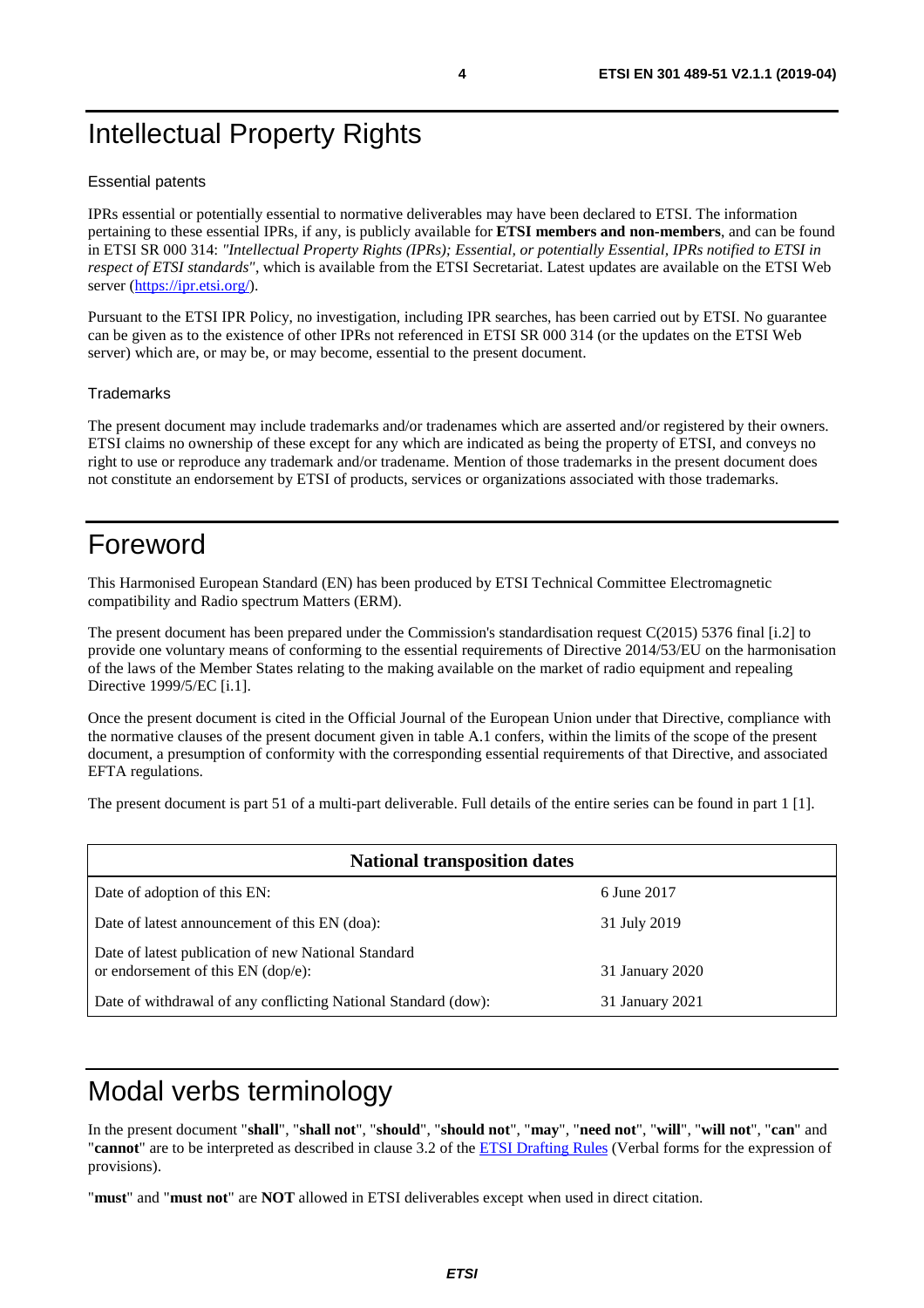### <span id="page-4-0"></span>1 Scope

The present document, together with ETSI EN 301 489-1 [1], covers the assessment of automotive, ground based vehicles and surveillance radar devices using 24,05 GHz to 24,25 GHz, 24,05 GHz to 24,5 GHz, 76 GHz to 77 GHz and 77 GHz to 81 GHz in respect of ElectroMagnetic Compatibility (EMC).

Technical specifications related to the antenna port and emissions from the enclosure port of radar equipment are not included in the present document. Such technical specifications are found in the relevant product standards for the effective use of the radio spectrum.

The present document specifies the applicable test conditions, performance assessment and performance criteria for automotive and surveillance radar devices and associated ancillary equipment.

Automotive and surveillance radar equipments are low power millimetre wave devices that are able to detect and characterize targets in their environment.

The following use cases are included (but are not limited to):

- automotive Advanced Driver Assistance Systems (ADAS) applications, such as Adaptive Cruise Control (ACC), Blind Spot Detection (BSD), parking aid, backup aid, autonomous braking and pre-crash systems (PCS);
- surveillance radars for other kind of ground based vehicles, such as trains, trams, aircrafts while taxiing;
- fixed infrastructure radars for traffic monitoring;
- railway/road crossings obstacle detection radars;
- helicopter obstacle detection radars.

Examples of automotive and surveillance radar devices are given in the related harmonised standards.

In case of differences (for instance concerning special conditions, definitions, abbreviations) between the present document and ETSI EN 301 489-1 [1], the provisions of the present document take precedence.

The environmental classification and the emission and immunity requirements used in the present document are as stated in ETSI EN 301 489-1 [1], except for any special conditions included in the present document.

### 2 References

### 2.1 Normative references

References are specific, identified by date of publication and/or edition number or version number. Only the cited version applies.

Referenced documents which are not found to be publicly available in the expected location might be found at <https://docbox.etsi.org/Reference/>.

NOTE: While any hyperlinks included in this clause were valid at the time of publication, ETSI cannot guarantee their long term validity.

The following referenced documents are necessary for the application of the present document.

[1] ETSI EN 301 489-1 (V2.2.0) (03-2017): "ElectroMagnetic Compatibility (EMC) standard for radio equipment and services; Part 1: Common technical requirements; Harmonised Standard covering the essential requirements of article 3.1(b) of Directive 2014/53/EU and the essential requirements of article 6 of Directive 2014/30/EU".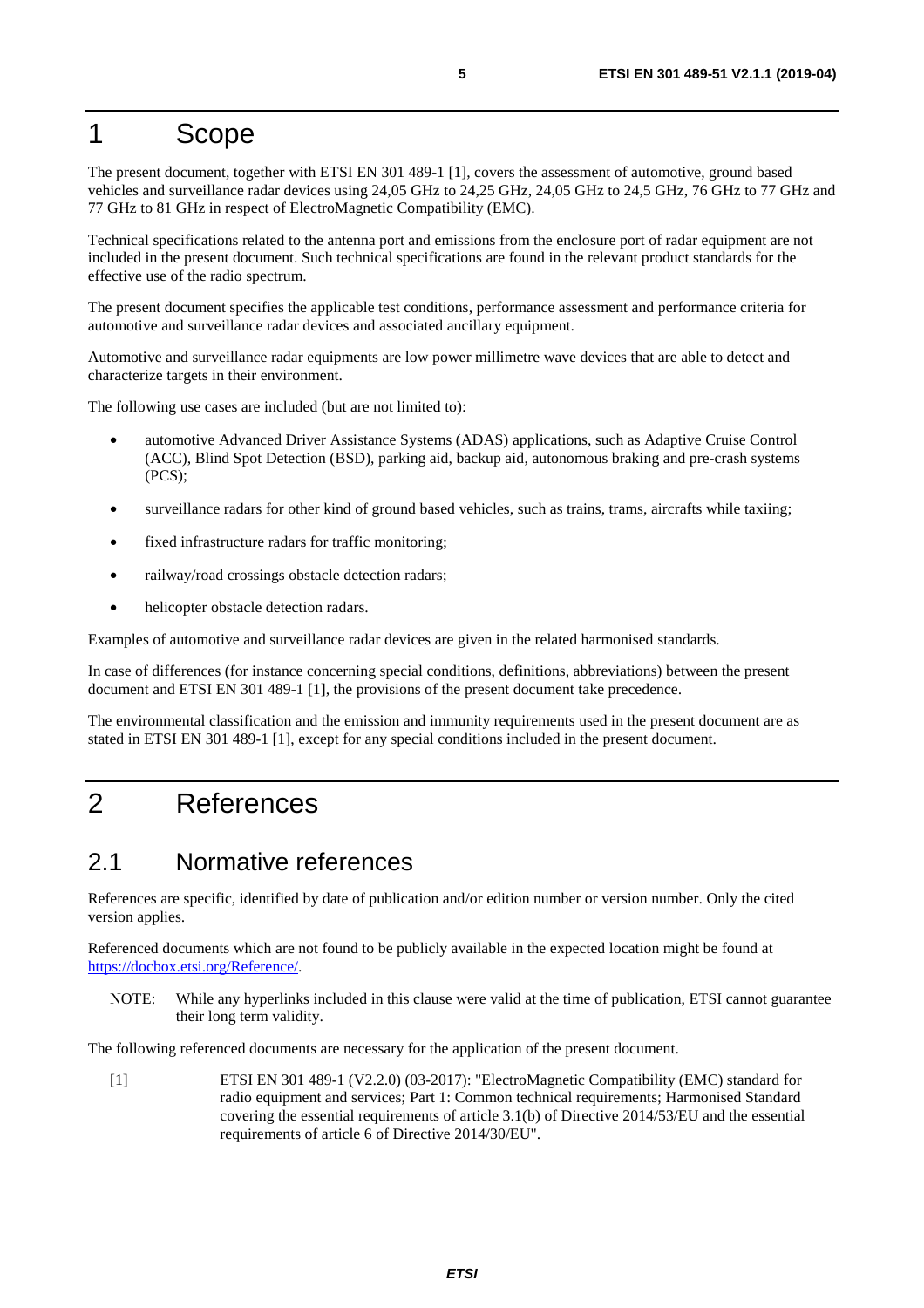### <span id="page-5-0"></span>2.2 Informative references

References are either specific (identified by date of publication and/or edition number or version number) or non-specific. For specific references, only the cited version applies. For non-specific references, the latest version of the referenced document (including any amendments) applies.

NOTE: While any hyperlinks included in this clause were valid at the time of publication, ETSI cannot guarantee their long term validity.

The following referenced documents are not necessary for the application of the present document but they assist the user with regard to a particular subject area.

- [i.1] Directive 2014/53/EU of the European Parliament and of the council of 16 April 2014 on the harmonisation of the laws of the Member States relating to the making available on the market of radio equipment and repealing Directive 1999/5/EC.
- [i.2] Commission Implementing Decision C(2015) 5376 final of 4.8.2015 on a standardisation request to the European Committee for Electrotechnical Standardisation and to the European Telecommunications Standards Institute as regards radio equipment in support of Directive 2014/53/EU of the European Parliament and of the Council.

# 3 Definitions and abbreviations

### 3.1 Definitions

For the purposes of the present document, the terms and definitions given in ETSI EN 301 489-1 [[1\]](#page-4-0) apply.

### 3.2 Abbreviations

For the purposes of the present document, the abbreviations given in ETSI EN 301 489-1 [\[1](#page-4-0)] apply.

### 4 Test conditions

### 4.1 General

For the purposes of the present document, the test conditions of ETSI EN 301 489-1 [\[1](#page-4-0)], clause 4 shall apply as appropriate except as varied herein.

For emission and immunity tests the test modulation, test arrangements, etc., as specified in the present document, clauses 4.2 to 4.5 shall apply.

### 4.2 Arrangements for test signals

#### 4.2.1 General

The provisions of ETSI EN 301 489-1 [[1\]](#page-4-0), clause 4.2 shall apply.

#### 4.2.2 Arrangements for test signals at the input of transmitters

The provisions of ETSI EN 301 489-1 [[1\]](#page-4-0), clause 4.2.1 shall apply.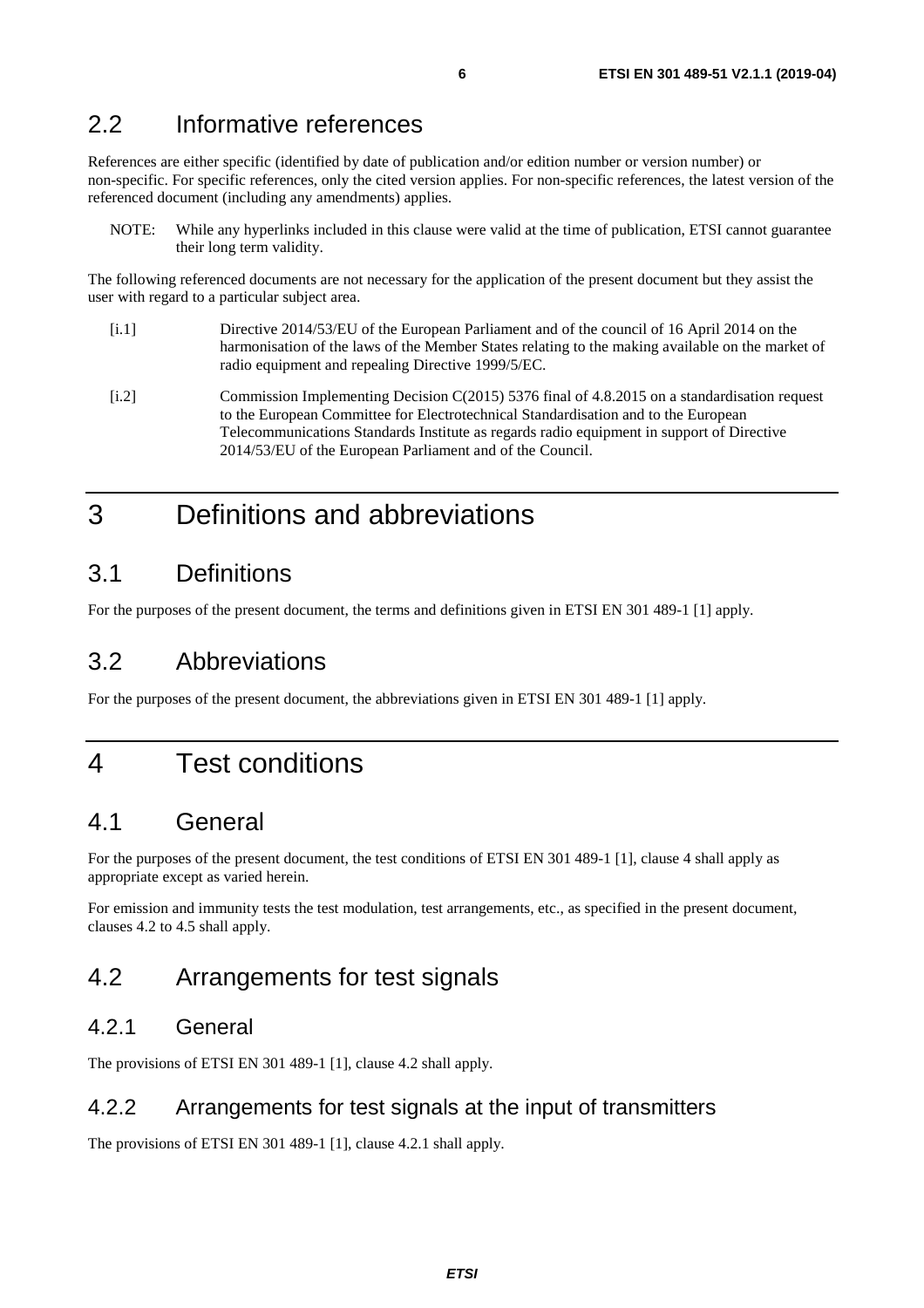### <span id="page-6-0"></span>4.2.3 Arrangements for test signals at the output of transmitters

The provisions of ETSI EN 301 489-1 [[1\]](#page-4-0), clause 4.2.2 shall apply with the following modification.

The transmitter shall be operated at its maximum rated RF output power, modulated with normal test modulation (see clause 4.5). Measurement equipment is not required. The signal shall be directed to a dummy target or a target simulator.

#### 4.2.4 Arrangements for test signals at the input of receivers

The provisions of ETSI EN 301 489-1 [[1\]](#page-4-0), clause 4.2.3 shall apply with the following modification.

The return signal shall be generated by either a dummy target or a target simulator.

#### 4.2.5 Arrangements for test signals at the output of receivers

The provisions of ETSI EN 301 489-1 [[1\]](#page-4-0), clause 4.2.4 shall apply.

#### 4.2.6 Arrangements for testing transmitter and receiver together (as a system)

The provisions of ETSI EN 301 489-1 [[1\]](#page-4-0), clause 4.2.5 shall not apply.

For the purpose of testing radar equipment the receiver and transmitter shall be tested as a system.

### 4.3 Exclusion bands

No exclusion bands are applicable.

### 4.4 Narrow band responses of receivers

The provisions of ETSI EN 301 489-1 [[1\]](#page-4-0), clause 4.4 shall apply.

### 4.5 Normal test modulation

The equipment shall be operated in a transmission mode representative of normal operation.

### 5 Performance assessment

### 5.1 General

The provision of ETSI EN 301 489-1 [[1\]](#page-4-0), clause 5 shall apply except as varied herein.

The provision of ETSI EN 301 489-1 [[1\]](#page-4-0), clause 5.2 shall not apply.

The manufacturer shall supply a list of operation modes of the EUT.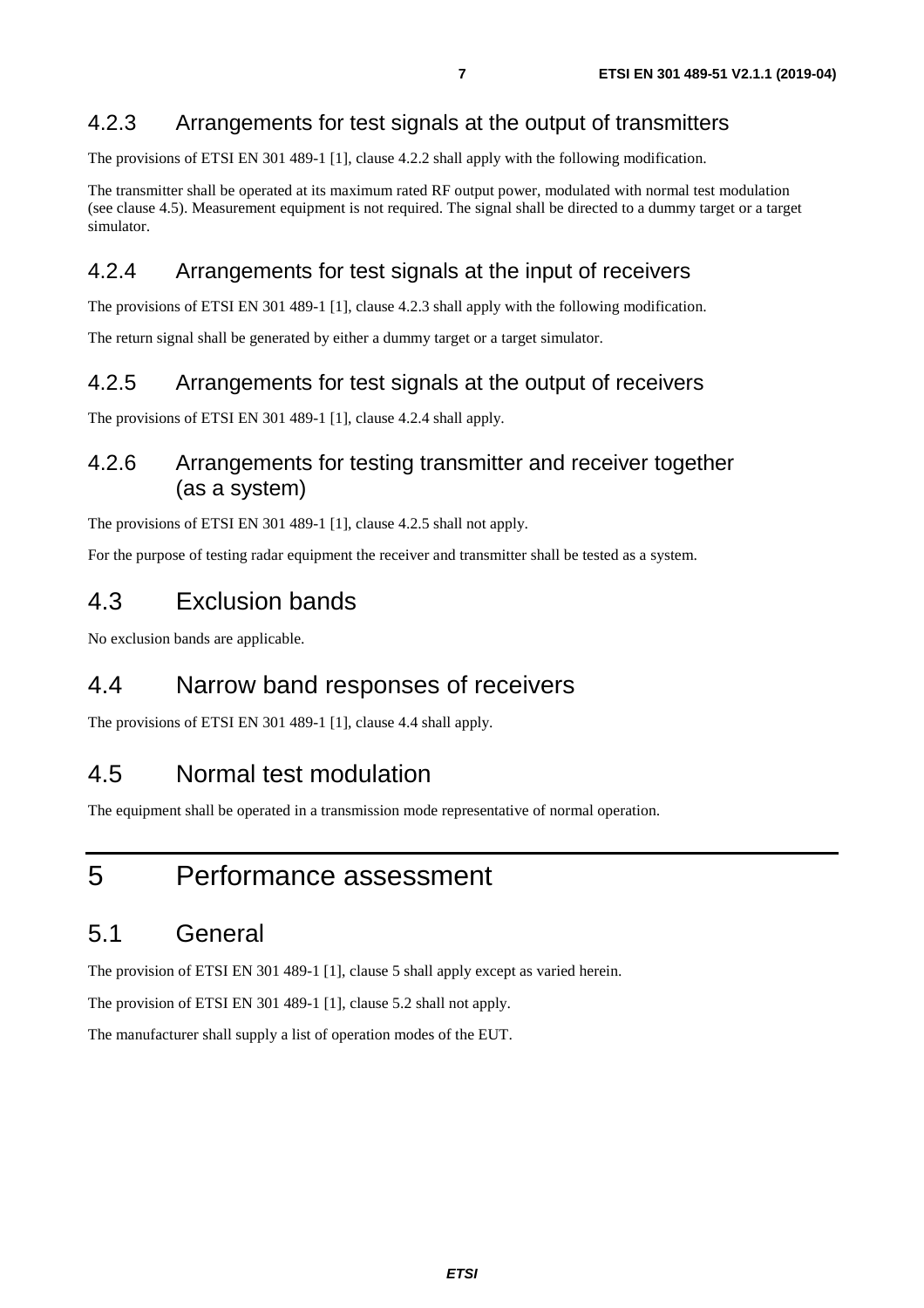# <span id="page-7-0"></span>6 Performance criteria

### 6.0 Introduction

For the purposes of the present document the provisions of ETSI EN 301 489-1 [\[1](#page-4-0)], clause 6, shall not apply.

The performance criteria are used to make an assessment whether a radar equipment passes or fails immunity tests.

### 6.1 Performance criteria

In table 1 below:

- Performance criterion A applies for immunity tests with phenomena of a continuous nature.
- Performance criterion B applies for immunity tests with phenomena of a transient nature.

| <b>Table 1: Performance Requirements</b> |
|------------------------------------------|
|                                          |

| <b>Criterion</b><br><b>During test</b> |                            | After test                                 |  |  |
|----------------------------------------|----------------------------|--------------------------------------------|--|--|
|                                        | Operate as intended        | Operate as intended                        |  |  |
| A                                      | <b>No loss of function</b> | No loss of function                        |  |  |
|                                        | No unintentional responses | No degradation of performance              |  |  |
|                                        | No unintentional responses | Operate as intended                        |  |  |
| B                                      |                            | Lost function(s) shall be self-recoverable |  |  |
|                                        |                            | No degradation of performance              |  |  |

Where "operate as intended" or "no loss of function" is specified, the EUT shall demonstrate correct functioning as described in clause 5.

Where the EUT has more than one mode of operation (including stand-by) an unplanned transition from one mode to another is an unintentional response. The EUT shall be tested in sufficient modes to confirm there are no such unintentional responses.

# 7 Applicability overview

### 7.1 Emission

Table 1 in ETSI EN 301 489-1 [\[1](#page-4-0)] contains the applicability of EMC emission measurements to the relevant ports of radio and/or associated ancillary equipment. Details on the test conditions are specified in clause 4 of the present document.

### 7.2 Immunity

Table 2 of ETSI EN 301 489-1 [\[1](#page-4-0)] contains the applicability of EMC immunity measurements to the relevant ports of radio and/or associated ancillary equipment. Details on the test conditions are specified in clause 4 of the present document.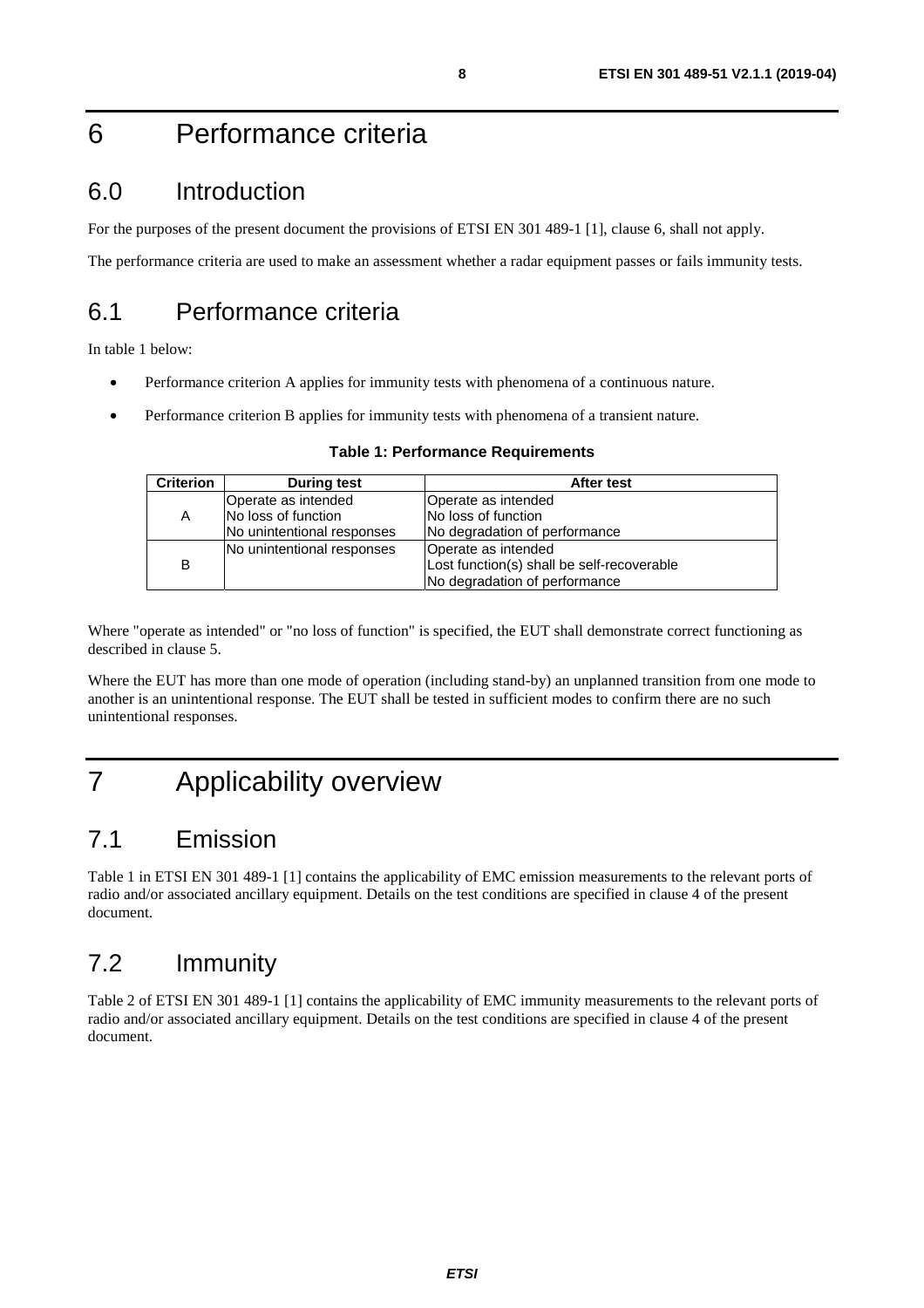# <span id="page-8-0"></span>Annex A (informative): Relationship between the present document and the essential requirements of Directive 2014/53/EU

The present document has been prepared under the Commission's standardisation request C(2015) 5376 final [\[i.2\]](#page-5-0) to provide one voluntary means of conforming to the essential requirements of Directive 2014/53/EU on the harmonisation of the laws of the Member States relating to the making available on the market of radio equipment and repealing Directive 1999/5/EC [\[i.1](#page-5-0)].

Once the present document is cited in the Official Journal of the European Union under that Directive, compliance with the normative clauses of the present document given in table A.1 confers, within the limits of the scope of the present document, a presumption of conformity with the corresponding essential requirements of that Directive, and associated EFTA regulations.

| Harmonised Standard ETSI EN 301 489-51 |                                                                                   |                                      |                |                                                                                                                                            |  |  |
|----------------------------------------|-----------------------------------------------------------------------------------|--------------------------------------|----------------|--------------------------------------------------------------------------------------------------------------------------------------------|--|--|
| Requirement                            |                                                                                   |                                      |                | <b>Requirement Conditionality</b>                                                                                                          |  |  |
| <b>No</b>                              | <b>Description</b>                                                                | Reference:<br><b>Clause No</b>       | U/C            | <b>Condition</b>                                                                                                                           |  |  |
| $\mathbf{1}$                           | Emissions: Enclosure of ancillary<br>equipment measured on a stand<br>alone basis | ETSI EN 301 489-1 [1],<br>clause 8.2 | $\mathsf{C}$   | Only applicable to ancillary equipment<br>not incorporated in the radio<br>equipment and intended to be<br>measured on a stand-alone basis |  |  |
| 2                                      | Emissions: DC power input/output<br>ports                                         | ETSI EN 301 489-1 [1],<br>clause 8.3 | $\mathsf{C}$   | Only where equipment has DC power<br>input and/or output ports with a cable<br>length greater than 3 m or from a<br>vehicle power supply   |  |  |
| $\overline{3}$                         | Emissions: AC mains power<br>input/output ports                                   | ETSI EN 301 489-1 [1],<br>clause 8.4 | $\overline{C}$ | Only where equipment has AC mains<br>power input and/or output ports                                                                       |  |  |
| $\overline{4}$                         | Emissions: Harmonic current<br>emission<br>(AC mains input port)                  | ETSI EN 301 489-1 [1],<br>clause 8.5 | $\overline{C}$ | Only where equipment has AC mains<br>power input ports                                                                                     |  |  |
| 5                                      | <b>Emissions: Voltage fluctuations</b><br>and flicker<br>(AC mains input ports)   | ETSI EN 301 489-1 [1],<br>clause 8.6 | $\mathsf{C}$   | Only where equipment has AC mains<br>power input ports                                                                                     |  |  |
| 6                                      | Emissions: Wired network ports                                                    | ETSI EN 301 489-1 [1],<br>clause 8.7 | C              | Only where equipment has wired<br>network ports                                                                                            |  |  |
| $\overline{7}$                         | Immunity: Radio frequency<br>electromagnetic field<br>(80 MHz to 6 000 MHz)       | ETSI EN 301 489-1 [1],<br>clause 9.2 | $\cup$         |                                                                                                                                            |  |  |
| 8                                      | Immunity: Electrostatic discharge                                                 | ETSI EN 301 489-1 [1],<br>clause 9.3 | U              |                                                                                                                                            |  |  |
| $\overline{9}$                         | Immunity: Fast transients<br>common mode                                          | ETSI EN 301 489-1 [1],<br>clause 9.4 | U              |                                                                                                                                            |  |  |
| 10                                     | Immunity: Radio frequency<br>common mode                                          | ETSI EN 301 489-1 [1],<br>clause 9.5 | $\overline{U}$ |                                                                                                                                            |  |  |
| 11                                     | Immunity: Transients and surges<br>in the vehicular environment                   | ETSI EN 301 489-1 [1],<br>clause 9.6 | C              | Only where equipment is connected to<br>vehicle power supply                                                                               |  |  |
| $\overline{12}$                        | Immunity: Voltage dips and<br>interruptions                                       | ETSI EN 301 489-1 [1],<br>clause 9.7 | $\overline{C}$ | Only where equipment has AC mains<br>power input ports                                                                                     |  |  |
| 13                                     | Immunity: Surges, line to line and<br>line to ground                              | ETSI EN 301 489-1 [1],<br>clause 9.8 | $\mathsf{C}$   | Only where equipment has AC mains<br>power input ports and/or wired network<br>ports                                                       |  |  |

#### **Table A.1: Relationship between the present document and the essential requirements of Directive 2014/53/EU**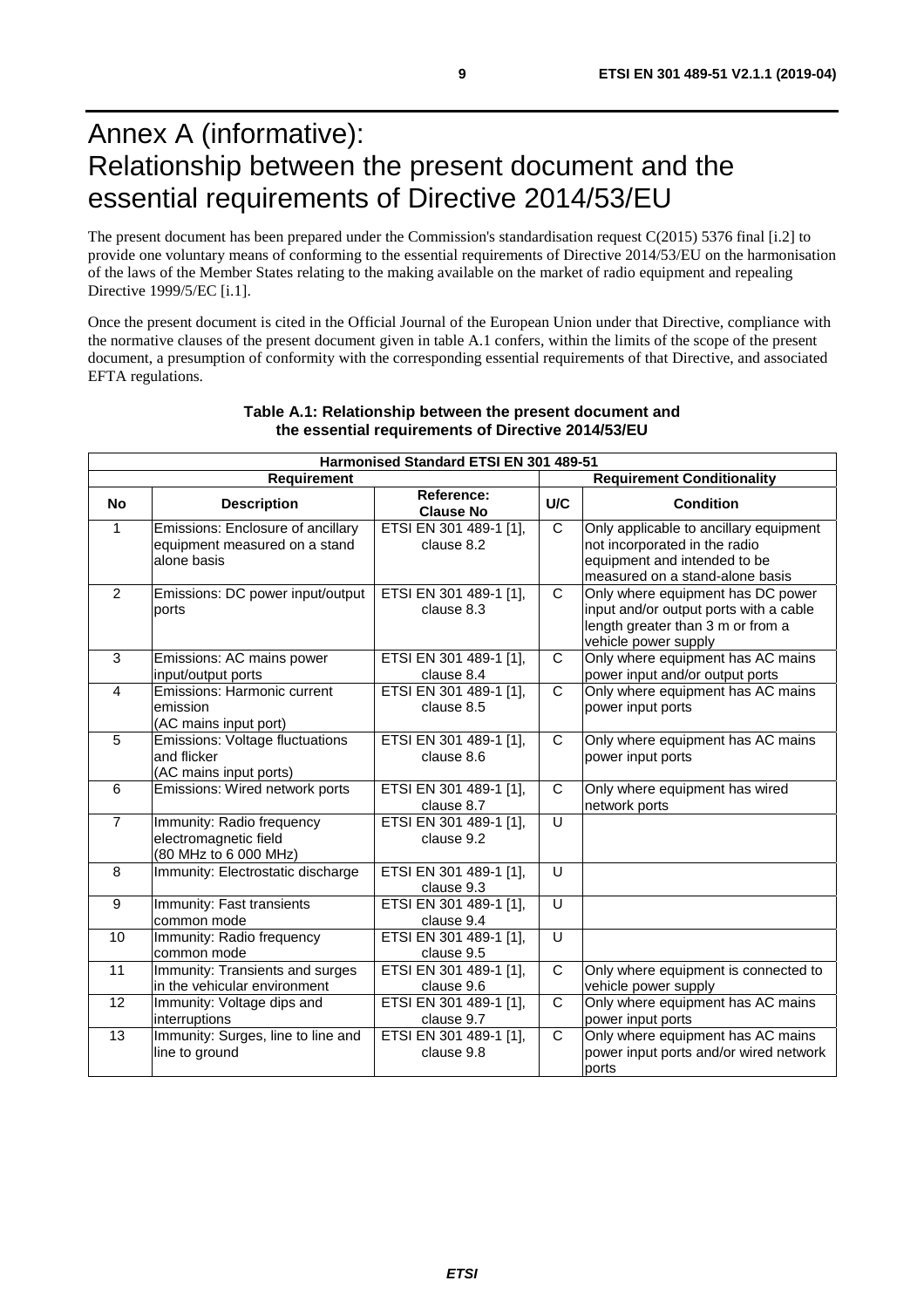#### **Key to columns:**

#### **Requirement:**

| No          | A unique identifier for one row of the table which may be used to identify a requirement.                                                              |
|-------------|--------------------------------------------------------------------------------------------------------------------------------------------------------|
| Description | A textual reference to the requirement.                                                                                                                |
|             | <b>Clause Number</b> Identification of clause(s) defining the requirement in the present document unless another<br>document is referenced explicitly. |

#### **Requirement Conditionality:**

| U/C | Indicates whether the requirement is unconditionally applicable (U) or is conditional upon the |
|-----|------------------------------------------------------------------------------------------------|
|     | manufacturer's claimed functionality of the equipment (C).                                     |

**Condition** Explains the conditions when the requirement is or is not applicable for a requirement which is classified "conditional".

Presumption of conformity stays valid only as long as a reference to the present document is maintained in the list published in the Official Journal of the European Union. Users of the present document should consult frequently the latest list published in the Official Journal of the European Union.

Other Union legislation may be applicable to the product(s) falling within the scope of the present document.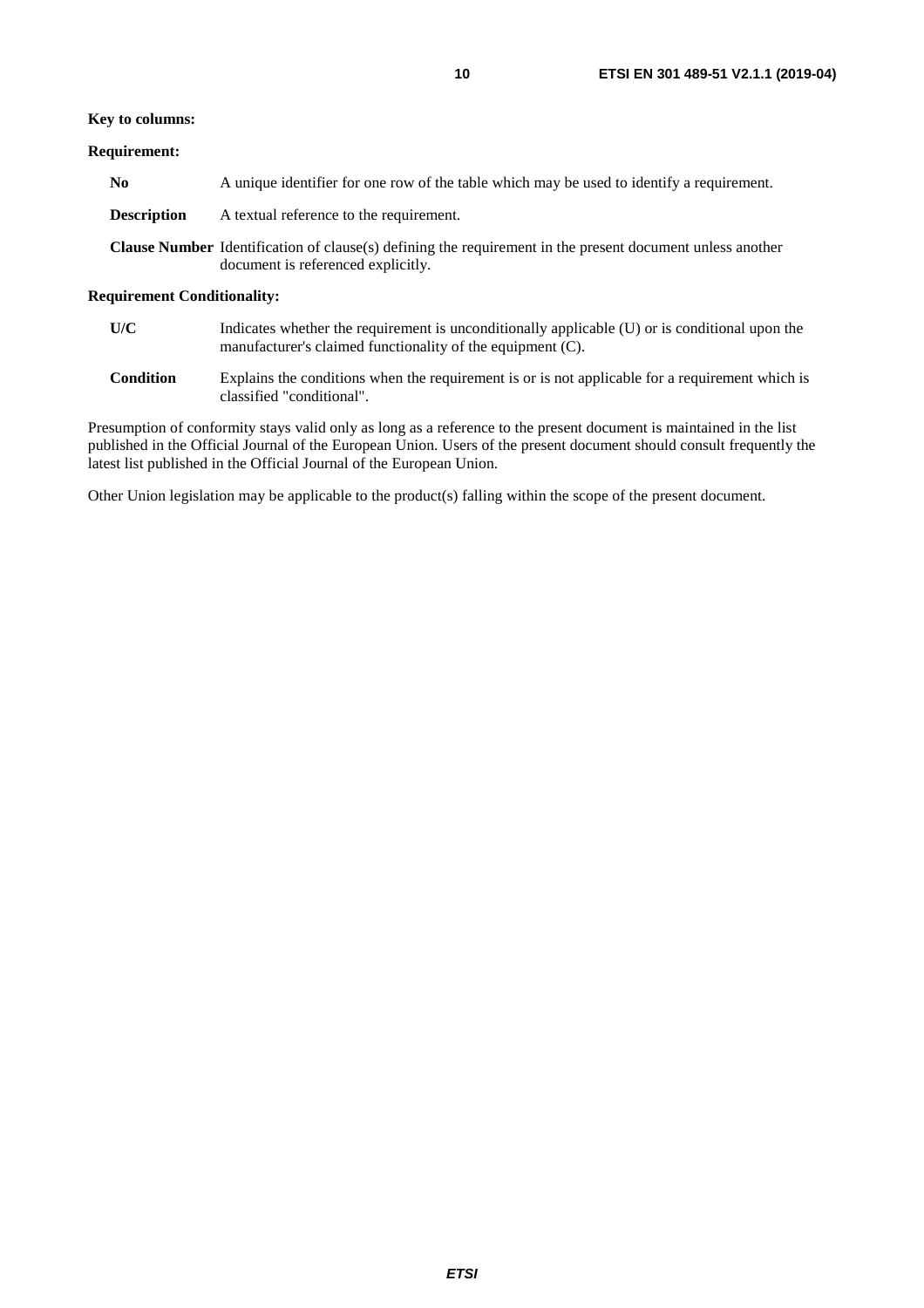# <span id="page-10-0"></span>Annex B (informative): Change history

| <b>Version</b> | Information about changes                                                                                  |
|----------------|------------------------------------------------------------------------------------------------------------|
| 1.1.1          | <b>First version under RE-D</b>                                                                            |
| 2.1.1          | Correction of circular and generic references and annex A according to the<br><b>IEC RE-D Desk officer</b> |